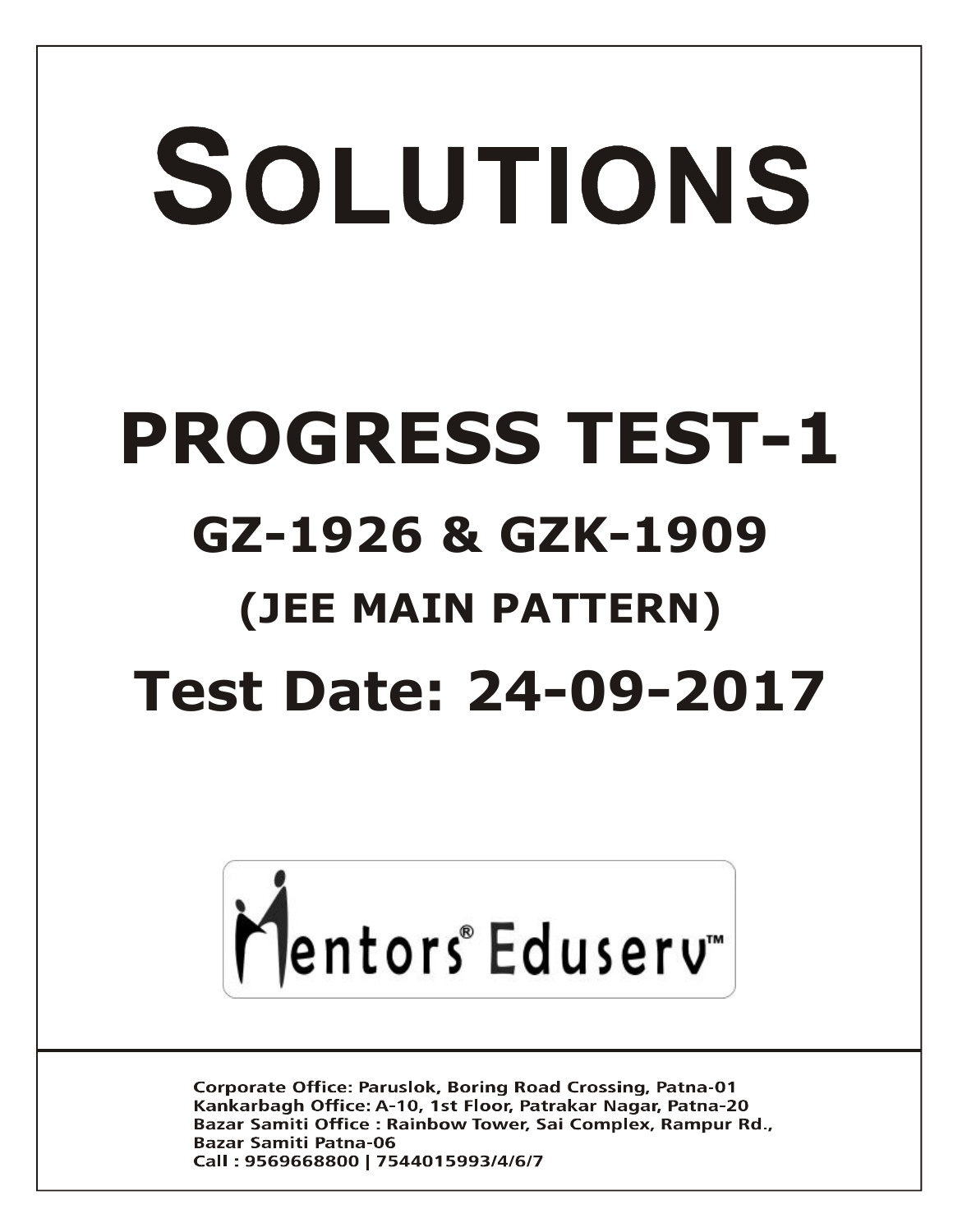

Mentors Eduserv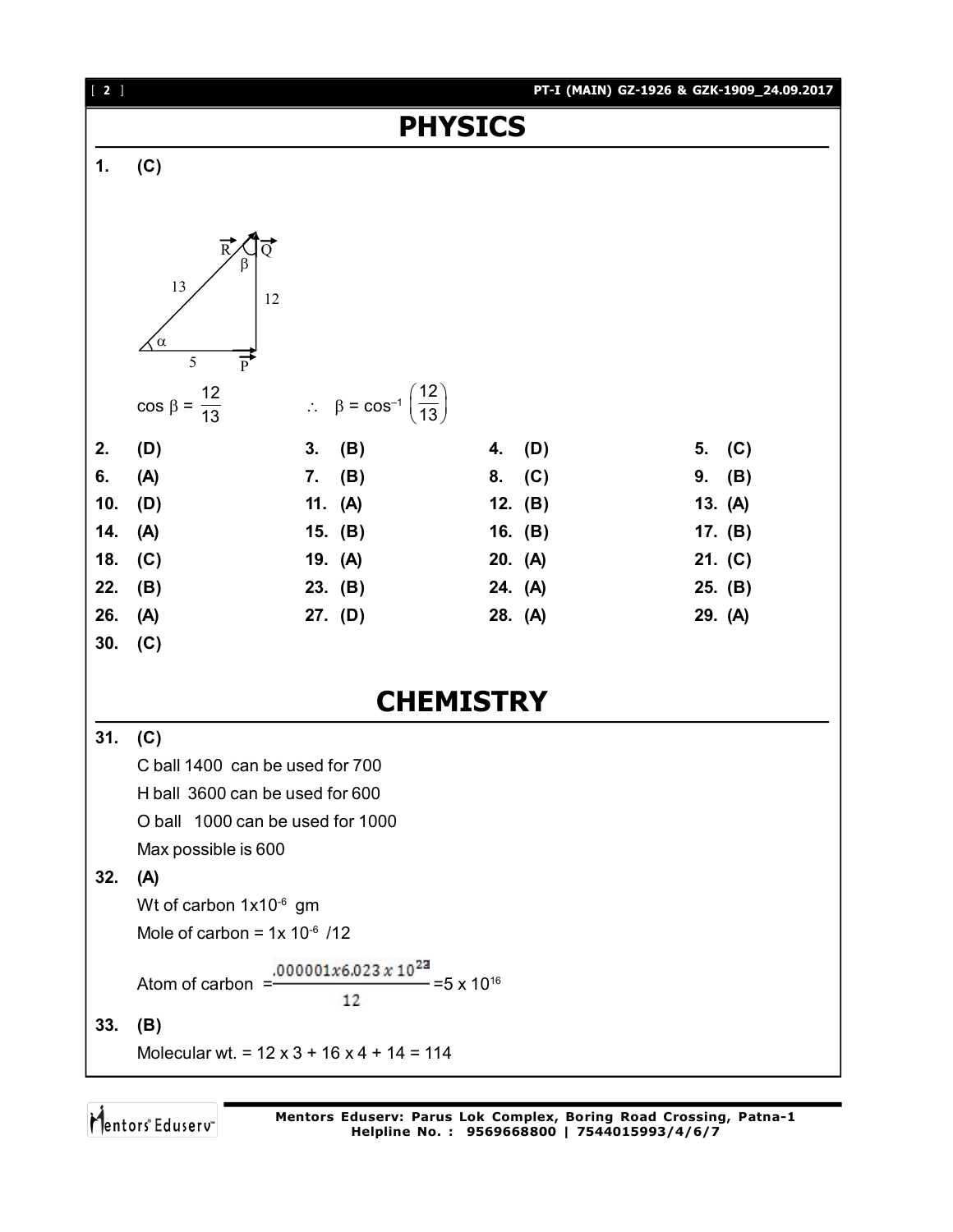### **PT-I (MAIN) GZ-1926 & GZK-1909\_24.09.2017** [ **3** ]

```
34. (A)
        Molecular wt. = \frac{4x24x100}{0.096} = 100000
35. (C)
        12 + 16x + 40 = \frac{x16}{48}X100X = 336. (A)
         n_{O_2} = \frac{16}{32} = \frac{1}{2} & n_{N_2} = \frac{14}{28} = \frac{1}{2}37. (B)
        No. of mole = \frac{32.2}{322} = 0.1
                             \frac{32.2}{200} =
        No. of mole of O - atom = 0.1 \times 14 = 1.4Weight of oxygen = 1.4 \times 16 = 22.4 g.
38. (D)
        1 L H<sub>2</sub>O = 1000 g H<sub>2</sub>O
        No. of mole of H<sub>2</sub>O = \frac{1000}{18} = 55.55
        No. of H<sub>2</sub>O molecule = 55.55N<sub>A</sub>39. (A)
        3 mole oxygen = 1 mole of BaCO<sub>3</sub>
        1.5 mole = 0.5 mole of BaCO<sub>3</sub>
40. (B)
41. (B)
         1 \times n_{CO_2} = 6 \times n_{K_4[Fe(CN)_6]}\mathsf{K}_4[\mathsf{Fe}(\mathsf{CN})_6]∴ n_{K_4[Fe(CN)_6]} = \frac{1}{6}42. (C)
        4 g sulphur is in 100 g compound, hence 32 g sulphur is in = \left(\frac{100}{4}\times32\right) = 800 g
                                                                                             \left(\frac{100}{4}\times32\right) = 800 g/mol compound.
43. (D)
        No. of molecules = \frac{W}{M_M} \times NMW
44. (B)
        2.32481 \times 10^{-23}g = 2.32481 \times 10^{-23} \times 6.023 \times 10^{23} amu = 14 amu .
```
Mentors Eduserv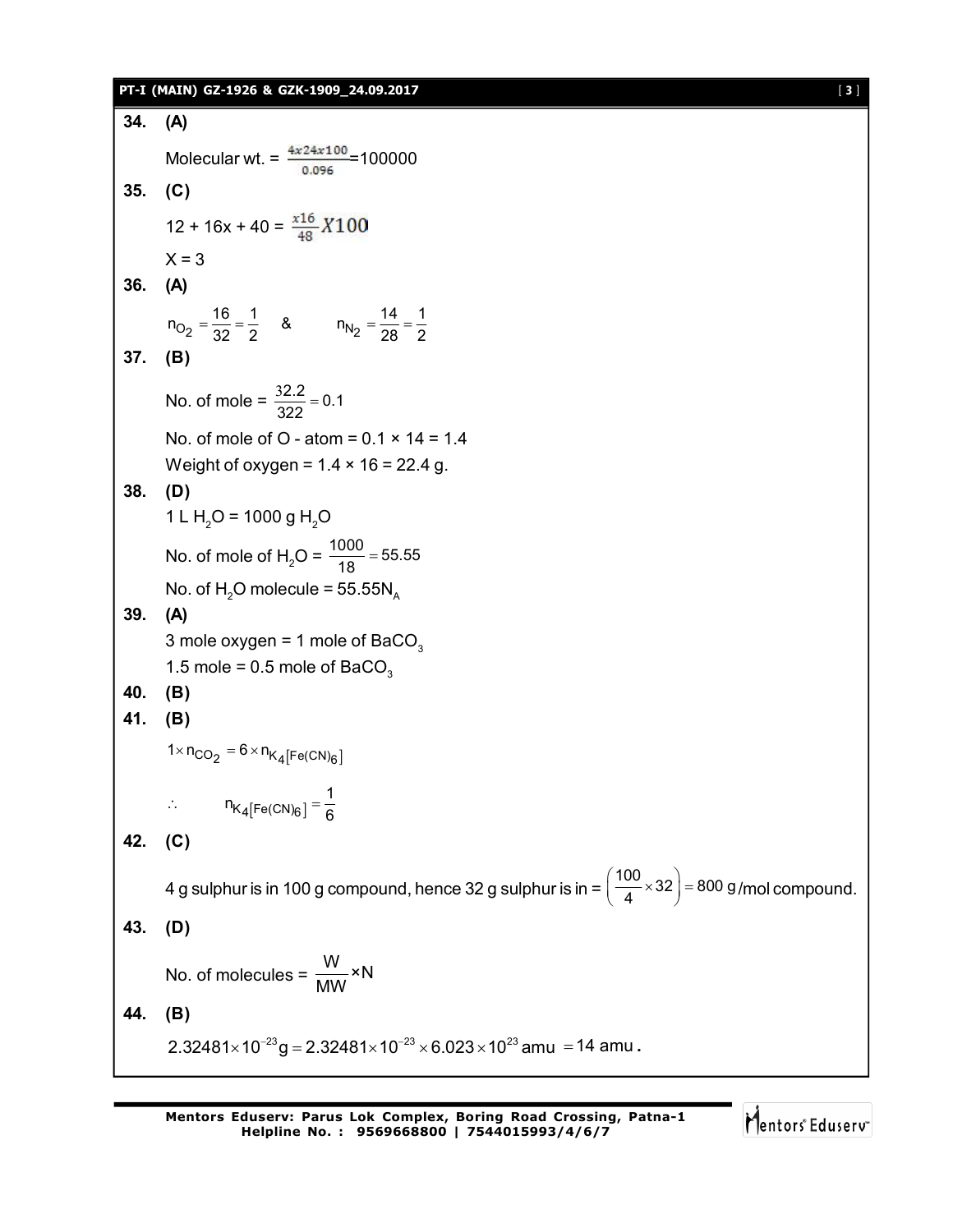[ **4** ] **PT-I (MAIN) GZ-1926 & GZK-1909\_24.09.2017 45. (A)**  $H<sub>2</sub>O = 1$  mol  $=$  18g  $NH<sub>2</sub>$ CONH<sub>2</sub> = 1mole = 60g % H<sub>2</sub>O =  $\frac{18}{18 \cdot 60}$  × 100 = 23.01  $18 + 60$  $=\frac{18}{100} \times 100 = 2$  $\ddot{}$ **46. (B)**  $50g$  Fe = 50 g 5 mole  $N_2 = 5 \times 28 = 140$  g 1 g atom  $Ag = 108g$  $5 \times 10^{23}$  atom of carbon =  $\frac{5}{2} \times 12 = 10$  g 6  $\times$ 10<sup>23</sup> atom of carbon =  $\frac{8}{2}$  × 12 = 1 **47. (C)** 1 atom =  $3.986 \times 10^{-23}$  $6.023 \times 10^{23}$  atom =  $3.986 \times 10^{-23} \times 6.02 \times 10^{23}$  = 24 **48. (C)**  $S : O$  $1 : 1.5$  by mass 1  $\frac{1}{32}$  : 1.5  $\frac{1}{16}$  by mole 1 : 3 by mole SO<sub>2</sub> **49. (B)** (A)  $\frac{3.2}{22}$  = 0.1 mole O<sub>2</sub>  $\frac{32}{32}$  = 0.1 mole O<sub>2</sub> O atom = 0.2 mole (B) 0.75 mole  $N_2$  N atom = 1.5 mole  $(C)$  1000 amu He H atom = 250 atom S (D)  $\frac{2.24}{22.4}$  = 0.1 mole CH<sub>4</sub>  $\frac{2.24}{22.4}$  = 0.1 mole CH<sub>4</sub> Total atom =  $5 \times 0.1$  = 0.5 mole **50. (C)** (A) No of mole =  $\frac{6.72}{22.4}$  = 0.3 mole NH<sub>3</sub>  $=\frac{6.72}{22.4}$  = 0.3 mole NH<sub>3</sub> (B) No of mole =  $\frac{0.8}{2}$  = 0.4 mole H<sub>2</sub> 2  $=\frac{0.0}{0.0}$  = 0 (C) No of mole =  $\frac{12}{18}$  = 0.25 mole O<sub>3</sub>  $=\frac{12}{48}$  = 0.25 mole O<sub>3</sub> (D) No of mole =  $\frac{14}{28}$  = 0.5 mole N<sub>2</sub> 28  $=\frac{1}{22}$  = 0

Mentors<sup>®</sup> Eduserv<sup>®</sup>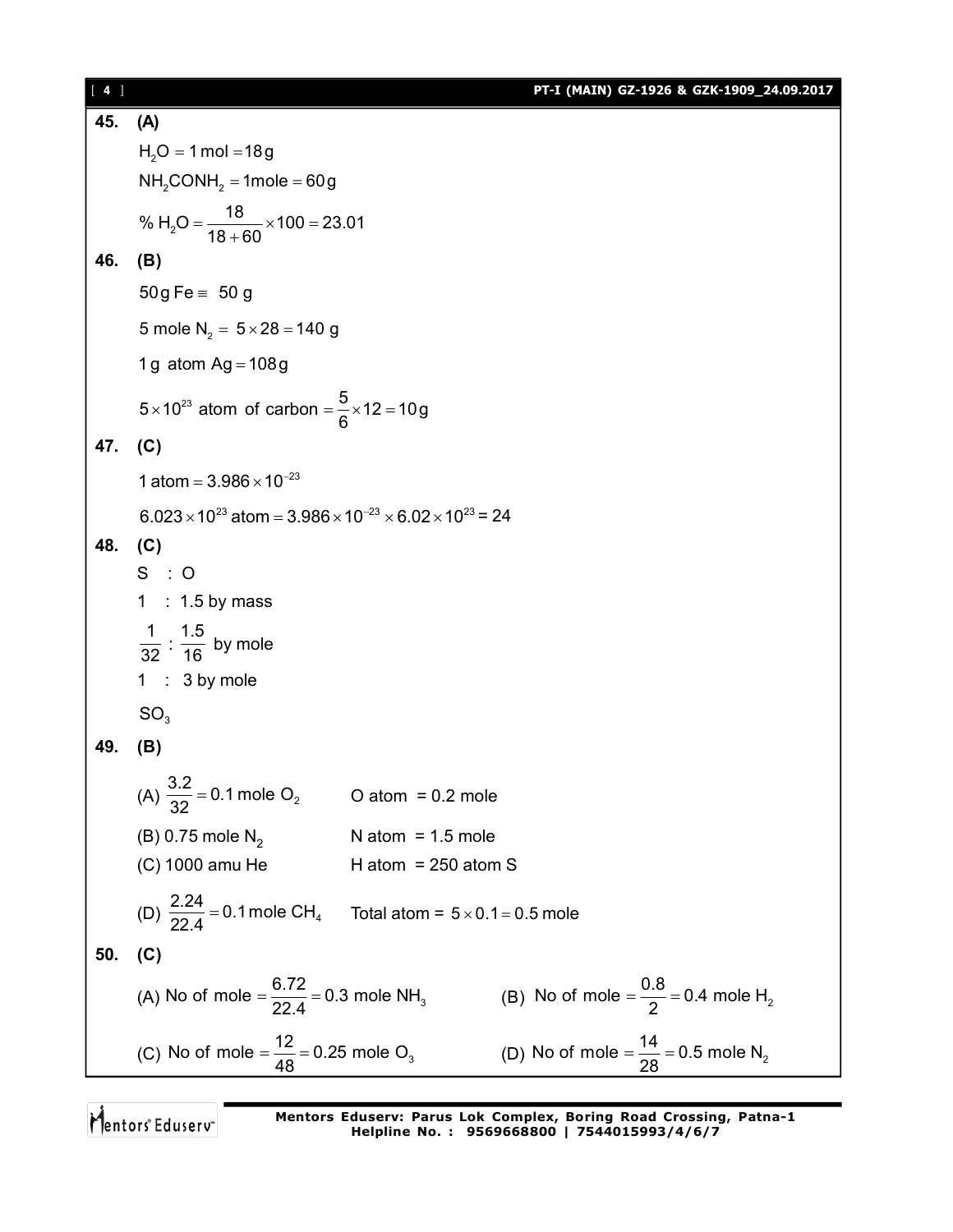# **PT-I (MAIN) GZ-1926 & GZK-1909\_24.09.2017** [ **5** ]

51. **(D)**  
\nmole of O<sub>2</sub> = 
$$
\frac{3.2}{32} = 0.1
$$
  
\n= 0.1×6.0.23×10<sup>23</sup> molecules  
\n= 16×0.1×6.023×10<sup>23</sup> e = 9.64×10<sup>23</sup> e  
\n52. **(B)**  
\nMolar mass = 6.644 × 10<sup>-23</sup> × 6.023 × 10<sup>23</sup> = 40  
\nNumber of moles =  $\frac{40 \times 1000}{40} = 1000$  mole  
\n53. **(A)**  
\n
$$
n = \frac{w}{M} = \frac{200 \times 13.6}{200} = 13.6
$$
 mole  
\n54. **(D)**  
\n
$$
\frac{100 \times 2}{M_{\text{acid}} + 107 \times 2} = \frac{27}{108}
$$
  
\n
$$
M_{\text{acid}} + 214 = 800
$$
  
\n
$$
M_{\text{acid}} = 586
$$
 g  
\n55. **(A)**  
\nLet the mixture of O<sup>17</sup> and O<sup>18</sup> has at wt = M  
\n
$$
\frac{90 \times 16 + M \times 10}{100} = 16.12
$$
 M = 17.2  
\n
$$
((%O17 × 17) + (100 - %O17 × 18)) / 100 - 17.2
$$
  
\n
$$
%O17 is 80
$$
  
\nIn scale of 10 ans is 8%  
\n56. **(C)**  
\nPV = nRT  
\nor,  $1 \times \frac{168}{1000} = \frac{0.36}{3M} \times 0.0821 \times 273 \Rightarrow M = 16$   
\n57. **(D)**  
\n $H_2$ SO<sub>4</sub> =  $\frac{24.5}{98}$  mole = 0.25  
\nSO<sub>3</sub> =  $\frac{20}{80}$  mole = 0.25

Mentors<sup>e</sup> Eduserv<sup>-</sup>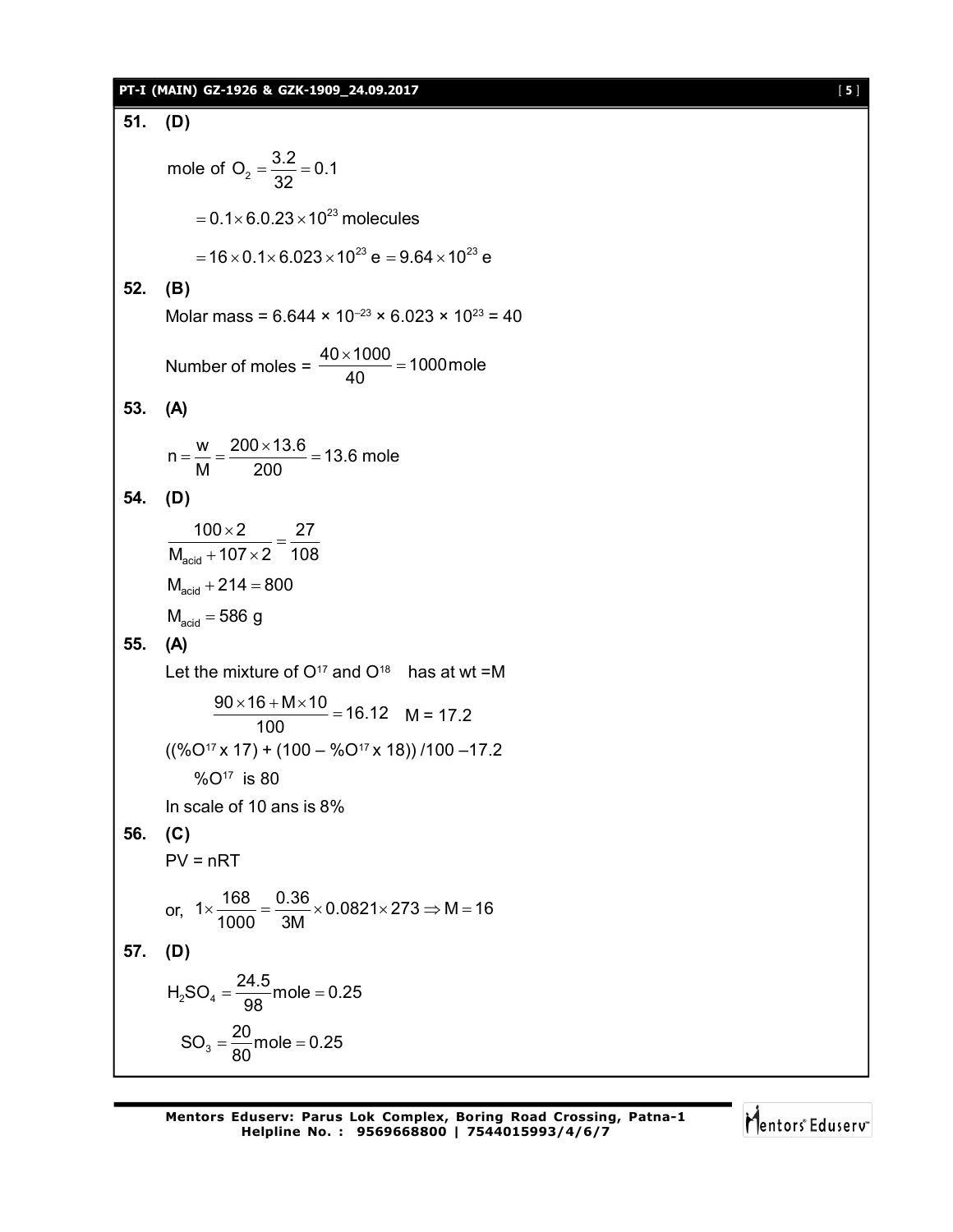**16 1**  
\n**17-1 (MANN) 62-1926 & 62K-1909\_2-84.09.2017**  
\n**18. (D)**  
\n**19. (a)** Two of mole = 2 x 0.56/0.0821x546 =0.025  
\nMolecular wt. = 1.1/0.025 = 44  
\n**19. (A)**  
\nMole of NH<sub>3</sub>/mode of O<sub>2</sub> =5/10  
\nAtomic 
$$
\frac{5x4}{10x^2}
$$
 = 1:1  
\n**19. (B)**  
\nOne gm molecules of CO<sub>2</sub> is 6.023×10<sup>23</sup> time heavier than one molecule of CO<sub>2</sub>.  
\n**10. (B)**  
\nFor x ∈ R, x<sup>2</sup> ≥ 0, |x + 8| ≥ 0  
\n∴ x<sup>2</sup> + |x + 8| + 1 > 04 x ∈ R  
\n**10. (C)**  
\n**11. (D)**  
\nFor x ∈ R, x<sup>2</sup> ≥ 0, |x + 8| ≥ 0  
\n∴ x<sup>2</sup> + |x + 8| + 1 > 04 x ∈ R  
\n**11. (D)**  
\n**12. (C)**  
\n**13. (A)**  
\n
$$
\log_{\sqrt{2}} 16 - \log_{(2)^{1/2}} (2)^4 = \frac{4}{1/2} \log_2 2 = (4 \times 2) \times 1 = 8
$$
  
\n**14. (D)**  
\nLet  $\log_{2\sqrt{3}} 1728 = x$   
\n $\Rightarrow (2\sqrt{3})^x = 1728 \Rightarrow (2\sqrt{3})^x = (2^6 \times 3^3) = (2 \cdot \sqrt{3})^6$   
\n $\therefore x = 6$   
\n**15. (B)**  
\n
$$
\log_{10} 5 = \log_{10} (\frac{10}{2}) = \log_{10} 10 - \log_{10} 2 = 1 - 0.3010 = 0.6990.
$$
  
\n**16. (C)**  
\n $x^2 - 2x - 3 < 0 \Rightarrow (x - 3)$ 

Mentors<sup>®</sup> Eduserv<sup>®</sup>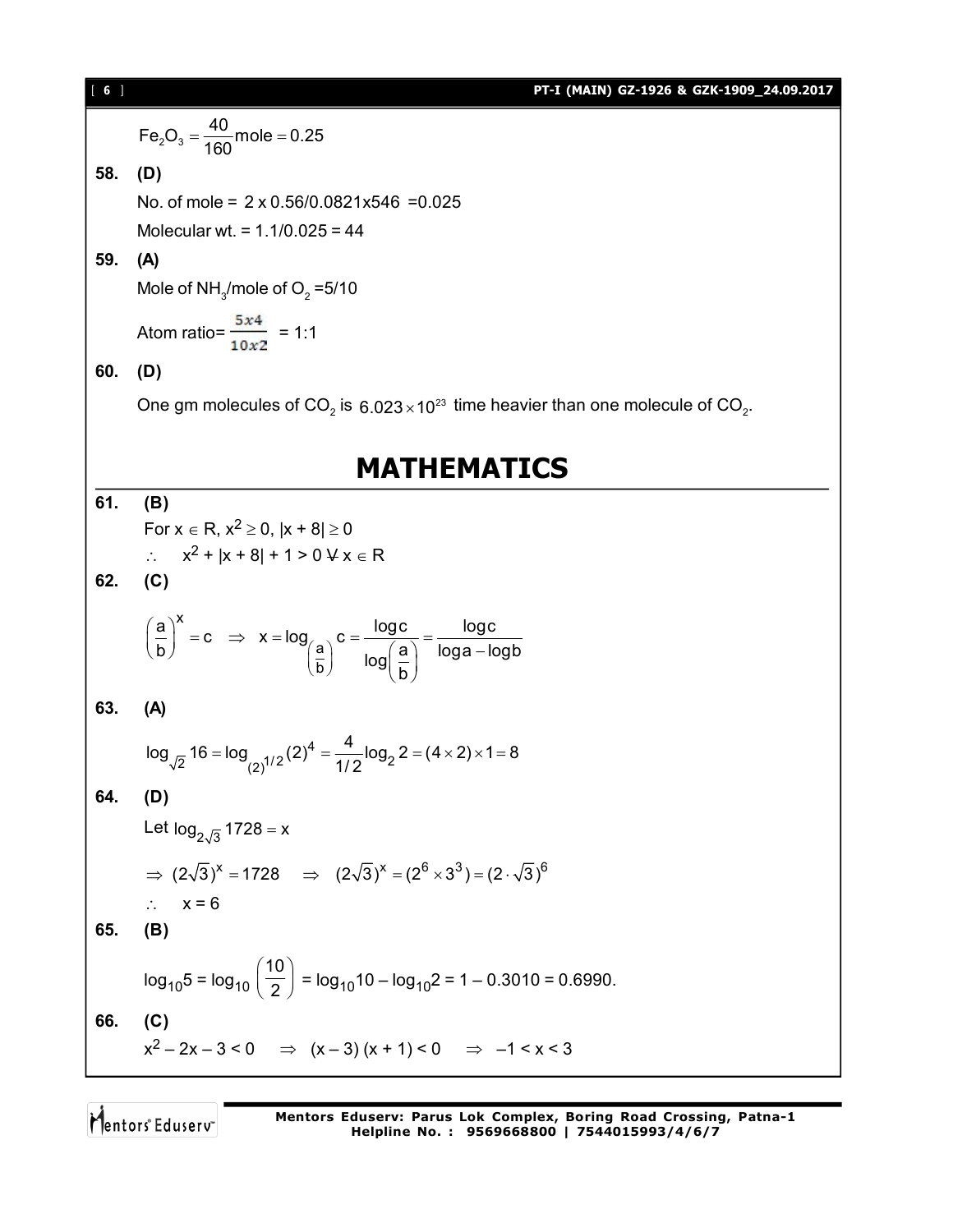## **PT-I (MAIN) GZ-1926 & GZK-1909\_24.09.2017** [ **7** ]

```
67. (B)
        Using wavy curve method :
                                          -ve -8 +ve -2 -ve -ve -ve 7 +ve–∞<del>← – 0 – • • – – 0 – →</del> ∞
        \therefore X \in (-\infty, 8) \cup [-2, 1] \cup (1, 7)i.e., x \in (-\infty, 8) \cup [-2, 7)68. (A)
        ||x-8|-13| \le 5 \Rightarrow -5 \le |x-8|-13 \le 5 \Rightarrow 8 \le |x-8| \le 18(i) |x - 8| \ge 8\Rightarrow x-8 \le -8 or x-8 \ge 8
              \Rightarrow x \le 0 or x \ge 16
                  x \in (-\infty, 0] \cup [16, \infty)and
        (ii) |x - 8| \le 18\Rightarrow -18 \le x - 8 \le 18 \Rightarrow -10 \le x \le 26From (i) and (ii)
                  x \in [-10, 0] \cup [16, 26]69. (C)
        x^2 - x < 0 \Rightarrow x(x-1) < 0 \Rightarrow 0 < x < 170. (B)
        Common value of A & B x \in [-10,5) \cup (151,200] in this interval integers are (-10, -9, \dots, 3, 4)\& (152, 153,............200) \Rightarrow total integers = 64
71. (A)
        A = \{1,2,3,5,7\}B = \{1,3,5,7,9,11,13\}A - B = \{2\}, B - A = \{9, 11, 13\}\therefore (A - B) \cup (B - A) = \{2, 9, 11, 13\} \Rightarrow Total 4 elements
72. (C)
         -2 < x < 0 or 0 < x < \frac{1}{2}\Rightarrow -\infty < \frac{2}{x} < -1 or 4 < \frac{2}{x} < \infty \Rightarrow R - [-1, 4]
```
Mentors Eduserv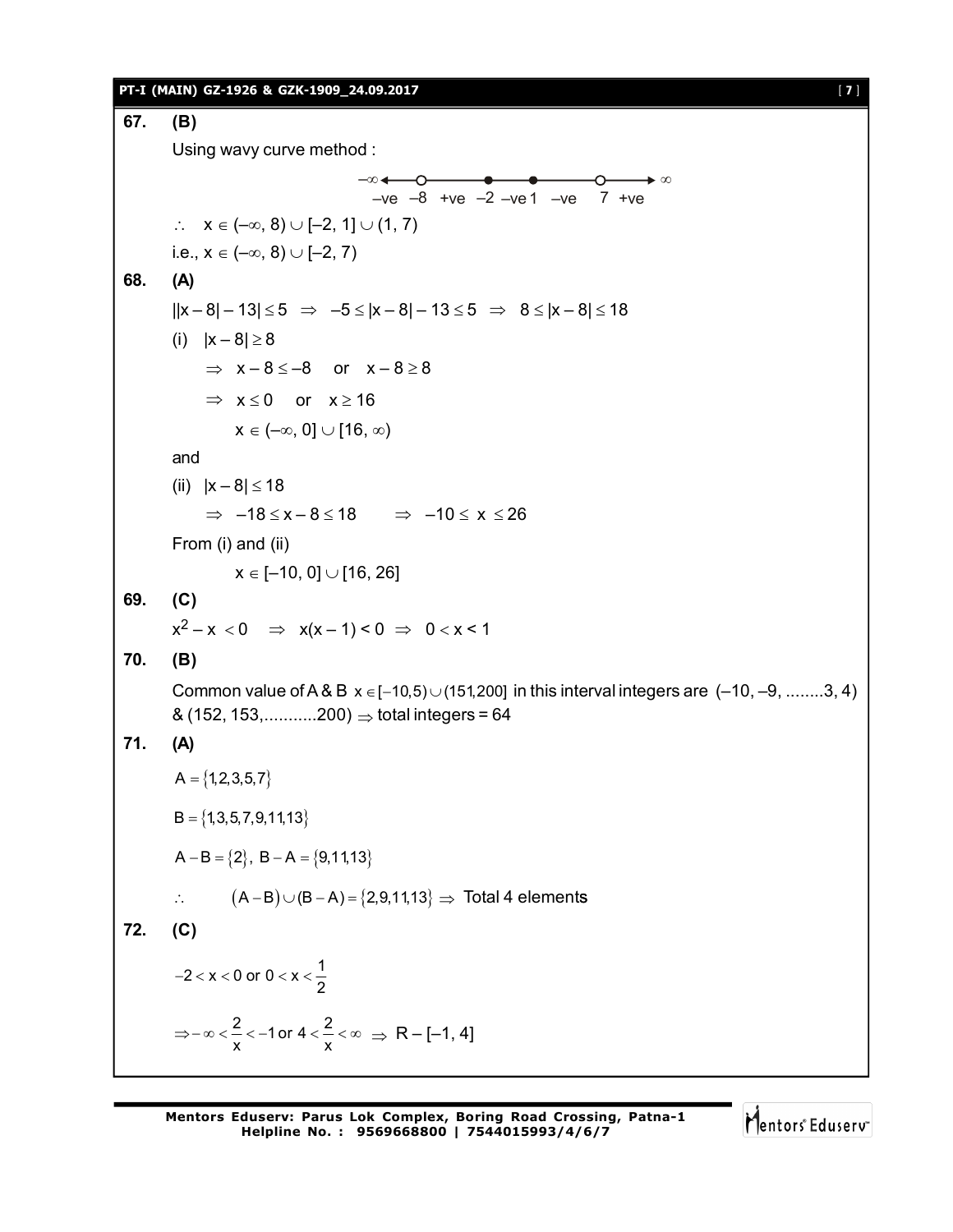| $[ 8 ]$ | PT-I (MAIN) GZ-1926 & GZK-1909_24.09.2017                                                                                                        |
|---------|--------------------------------------------------------------------------------------------------------------------------------------------------|
| 73.     | (D)                                                                                                                                              |
|         | $A = \{-12, -11, \ldots, 12\} \Rightarrow n(A) = 25$                                                                                             |
|         | $B = \{1, 2, 3, \ldots, 11\} \Rightarrow n(B) = 11$                                                                                              |
|         | $ n(B)-n(A) =14$                                                                                                                                 |
| 74.     | (D)                                                                                                                                              |
|         | $\frac{x-1}{x+4} + \frac{2}{5} > 0$ $\Rightarrow \frac{7x+3}{5(x+4)} > 0$<br>$-\infty$ + $+\vee$ + $-\vee$ - $\vee$ - $\infty$ - $\vee$ -3/7 +ve |
| 75.     | (A)                                                                                                                                              |
|         | $-\infty$                                                                                                                                        |
|         | We have, $\frac{x-1}{x-2} > 2$                                                                                                                   |
|         | $\Rightarrow \frac{x-1}{x-2}-2>0 \Rightarrow \frac{x-1-2x+4}{x-2}>0 \Rightarrow \frac{-x+3}{x-2}>0 \Rightarrow \frac{x-3}{x-2}<0$                |
|         | $\Rightarrow$ 2 < x < 3 $\Rightarrow$ x $\in$ (2, 3)                                                                                             |
| 76.     | (D)                                                                                                                                              |
|         | We have, $5x + 2 < 3x + 8$ and $\frac{x+2}{x-1} < 4$                                                                                             |
|         | $\Rightarrow$ 2x-6<0 and $\frac{x+2}{x-4}-4<0$                                                                                                   |
|         | ⇒ 2(x-3)<0 and $\frac{-3x+6}{x-1}$ <0 ⇒ x-3 <0 and $\frac{x-2}{x-1}$ > 0                                                                         |
|         | $\Rightarrow$ x $\in (-\infty, 3)$ and x $\in (-\infty, 1) \cup (2, \infty)$ $\Rightarrow$ x $\in (-\infty, 1) \cup (2, 3)$                      |
| 77.     | (B)                                                                                                                                              |
|         | <b>Case I</b> : When $2x - 3 \ge 0$ i.e., $x \ge \frac{3}{2}$                                                                                    |
|         | In this case, we have                                                                                                                            |
|         | $ 2x-3  = 2x-3$                                                                                                                                  |
|         | $\therefore$ $ 2x-3  < x-1$ $\Rightarrow$ $2x-3 < x-1$ $\Rightarrow$ $x-2 < 0$ $\Rightarrow$ $x < 2$                                             |
|         | $\Rightarrow$ $x \in [3/2, 2)$ [: $x \ge 3/2$ ]                                                                                                  |
|         |                                                                                                                                                  |

Mentors<sup>e</sup> Eduserv<sup>-</sup>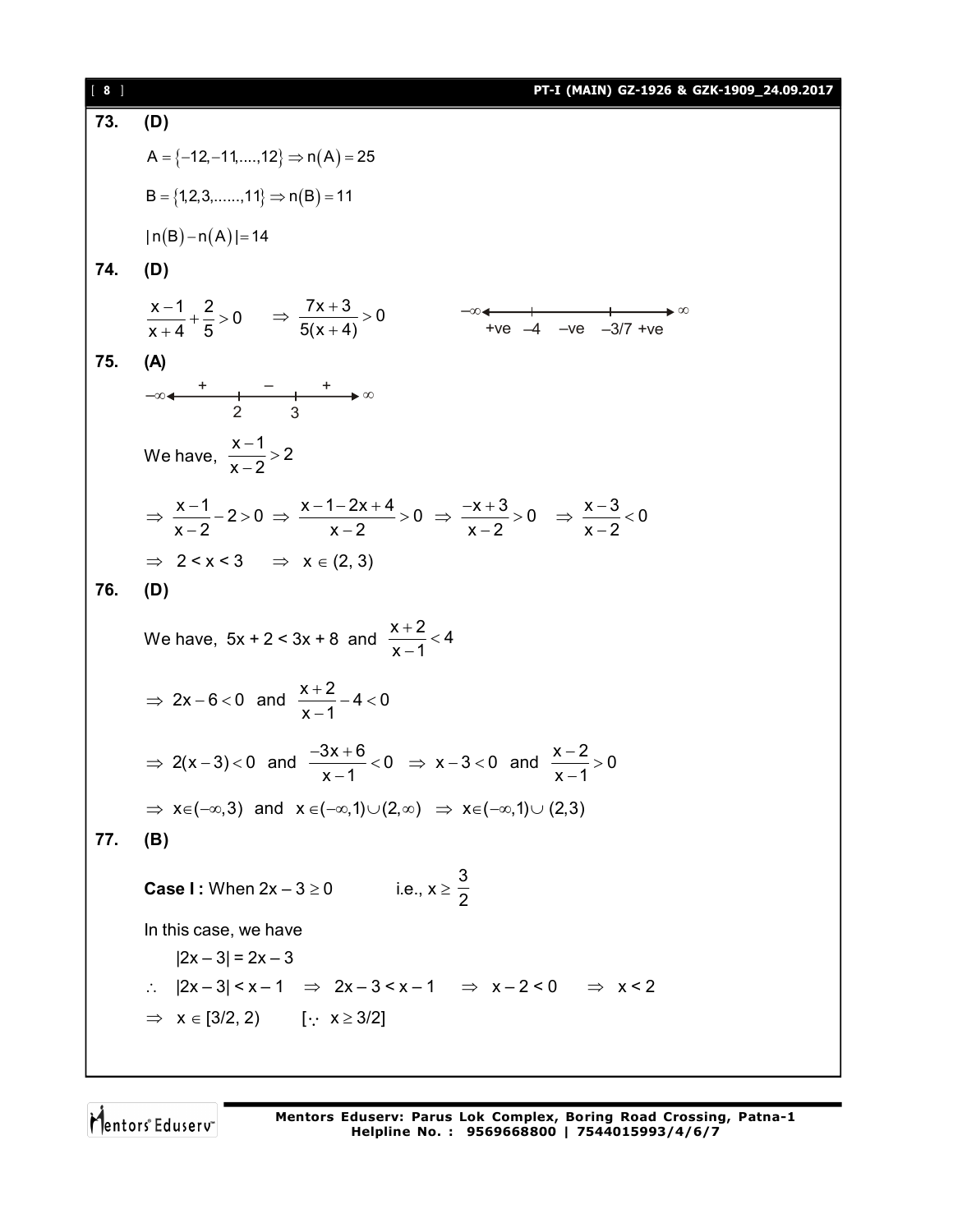**PT-I (MAIN) GZ-1926 & GZK-1909\_24.09.2017** [ **9** ]

**Case II** : When  $2x - 3 < 0$  i.e.,  $x <$ 3 2 In this case, we have  $|2x - 3| = -(2x - 3)$ :.  $|2x-3| < x-1 \Rightarrow -(2x-3) < x-1 \Rightarrow 3x-4 > 0 \Rightarrow x > 4/3$  $\Rightarrow$   $x \in (4/3, 3/2)$  [ $\therefore$   $x < 3/2$ ] Thus, the set of the values of x satisfying the given inequation is  $(4/3, 3/2) \cup [3/2, 2) = (4/3, 2)$ **78. (D)** We have,  $x^2 + 9 < (x + 3)^2 < 8x + 25$  $\Rightarrow$   $x^2 + 9 < x^2 + 6x + 9 < 8x + 25$  $\Rightarrow$   $x^2 + 9 < x^2 + 6x + 9$  and  $x^2 + 6x + 9 < 8x + 25$  $\Rightarrow$  6x > 0 and  $x^2 - 2x - 16 < 0$  $\Rightarrow$  x > 0 and  $1-\sqrt{17} < x < 1+\sqrt{17}$  $\Rightarrow$  0 < x < 1 +  $\sqrt{17}$   $\Rightarrow$  x = 1, 2, 3, 4, 5. **79. (B)** We have,  $log_3 y = x$  and  $log_2 z = x$   $\Rightarrow$  y = 3<sup>x</sup> and z = 2<sup>x</sup>  $\therefore$  72<sup>x</sup> = (2<sup>3</sup> × 3<sup>2</sup>)<sup>x</sup> = (2<sup>x</sup>)<sup>3</sup> (3<sup>x</sup>)<sup>2</sup> = (z)<sup>3</sup> (y)<sup>2</sup> = y<sup>2</sup>z<sup>3</sup>. **80. (D)** We have,  $\frac{\log_{10} a}{2} = \frac{\log_{10} b}{3} = \frac{\log_{10} c}{5} = \lambda$ (say)  $=\frac{10 \text{ g}}{2} = \frac{10 \text{ g}}{2} = \lambda$  $\Rightarrow$  log<sub>10</sub>a = 2 $\lambda$ , log<sub>10</sub>b = 3 $\lambda$ , log<sub>10</sub>c = 5 $\lambda$  $\Rightarrow$   $a = 10^{2\lambda}$ , b = 10<sup>3 $\lambda$ </sup>, c = 10<sup>5 $\lambda$ </sup>  $\Rightarrow$  bc = 10<sup>8 $\lambda$ </sup> = (10<sup>2 $\lambda$ </sup>)<sup>4</sup> = a<sup>4</sup> **81. (C) Case I** x < 1  $-x + 1 - x + 2 - x + 3 > 6$  $-3x + 6 \ge 6$  $-3x \ge 0$  $x \le 0$   $(-\infty,0]$ **Case II**  $1 \le x < 2$  $x - 1 - x + 2 - x + 3 \ge 6$  $-x+4 \ge 6 \Rightarrow -x \ge 2 \Rightarrow x \le -2$  : no solution

Mentors<sup>®</sup> Eduserv<sup>®</sup>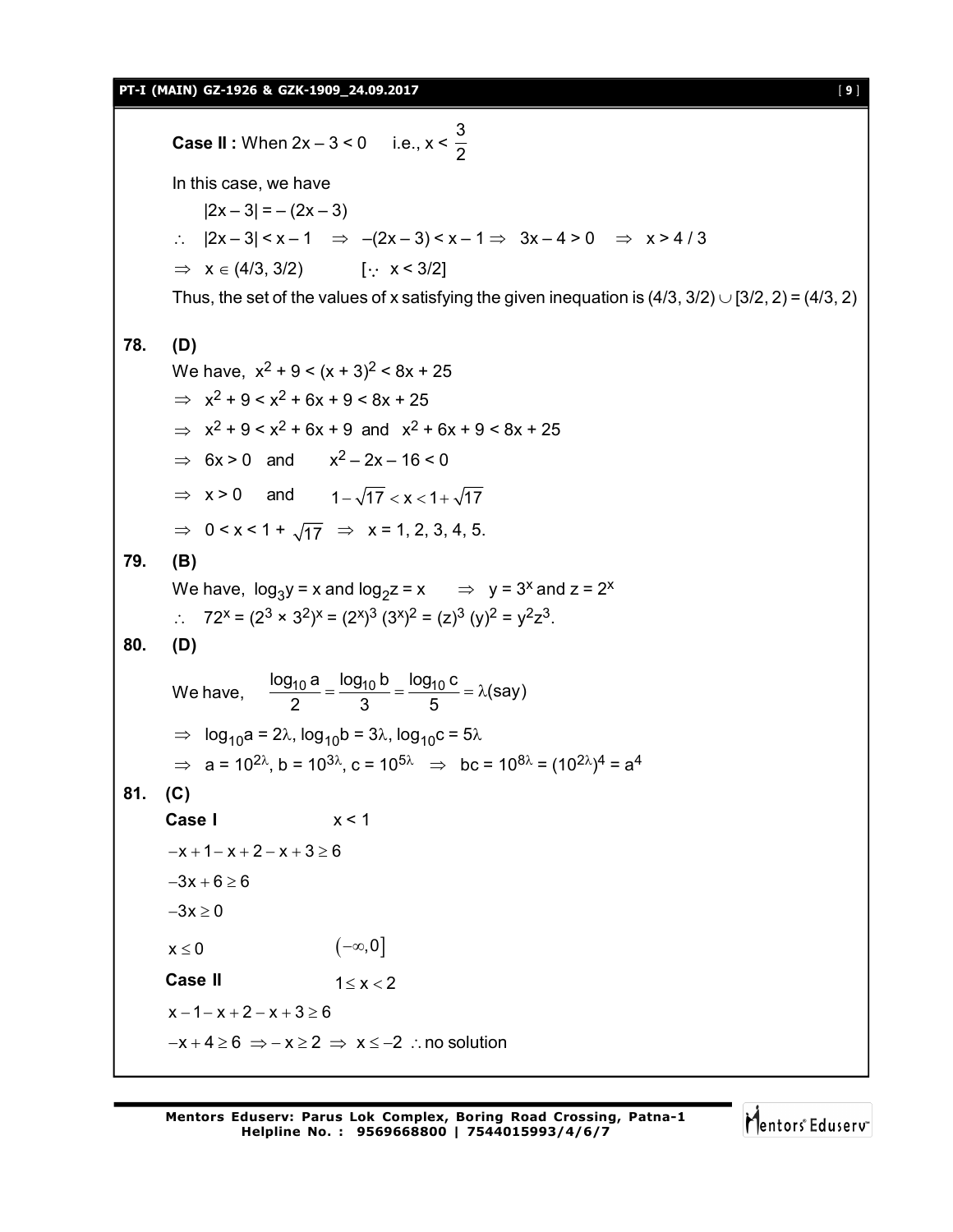# [ **10** ] **PT-I (MAIN) GZ-1926 & GZK-1909\_24.09.2017**

|     | Case III                                                                                                            |
|-----|---------------------------------------------------------------------------------------------------------------------|
|     | $2 \leq x < 3$                                                                                                      |
|     | $(x-1)+(x-2)-x+3 \ge 6$                                                                                             |
|     | $\therefore$ no solution<br>$x \geq 6$                                                                              |
|     | <b>Case IV</b>                                                                                                      |
|     | $x \geq 3$                                                                                                          |
|     | $x - 1 + x - 2 + x - 3 \ge 6$                                                                                       |
|     | $3x \geq 12$                                                                                                        |
|     | $x \ge 4$                                                                                                           |
|     | so $x \in (-\infty, 0] \cup [4, \infty)$                                                                            |
| 82. | (A)                                                                                                                 |
|     | $\sec \theta - \tan \theta = \lambda \implies \sec \theta + \tan \theta = \frac{1}{\lambda}$                        |
|     | or $2\left(a-\frac{1}{4a}\right)=\frac{1}{\lambda}-\lambda$<br>∴ subtracting, $2\tan\theta = \frac{1}{2} - \lambda$ |
|     | or $2a - \frac{1}{2a} = \frac{1}{\lambda} - \lambda$ $\Rightarrow \lambda = \frac{1}{2a}$ , -2a                     |
| 83. | (B)                                                                                                                 |
| 84. | (C)                                                                                                                 |
|     | $\log_{0.04}(x-1) \ge \log_{0.2}(x-1)$<br>(i)                                                                       |
|     | For log to be defined $x-1>0 \Rightarrow x>1$                                                                       |
|     | From (i), $\log_{(0.2)^2}(x-1) \ge \log_{0.2}(x-1)$                                                                 |
|     | $\Rightarrow \frac{1}{2} \log_{0.2} (x-1) \ge \log_{0.2} (x-1) \Rightarrow \sqrt{x-1} \le (x-1)$                    |
|     | $\Rightarrow \sqrt{x-1}(1-\sqrt{x-1}) \leq 0 \Rightarrow 1-\sqrt{x-1} \leq 0$                                       |
|     | $\Rightarrow \sqrt{x-1} \geq 1 \Rightarrow x \geq 2, \therefore x \in [2, \infty).$                                 |
| 85. | (B)                                                                                                                 |
|     | From 3 tanA + $4 = 0$ , we get tanA = $-4/3$ , so that                                                              |

Mentors<sup>e</sup> Eduserv<sup>-</sup>